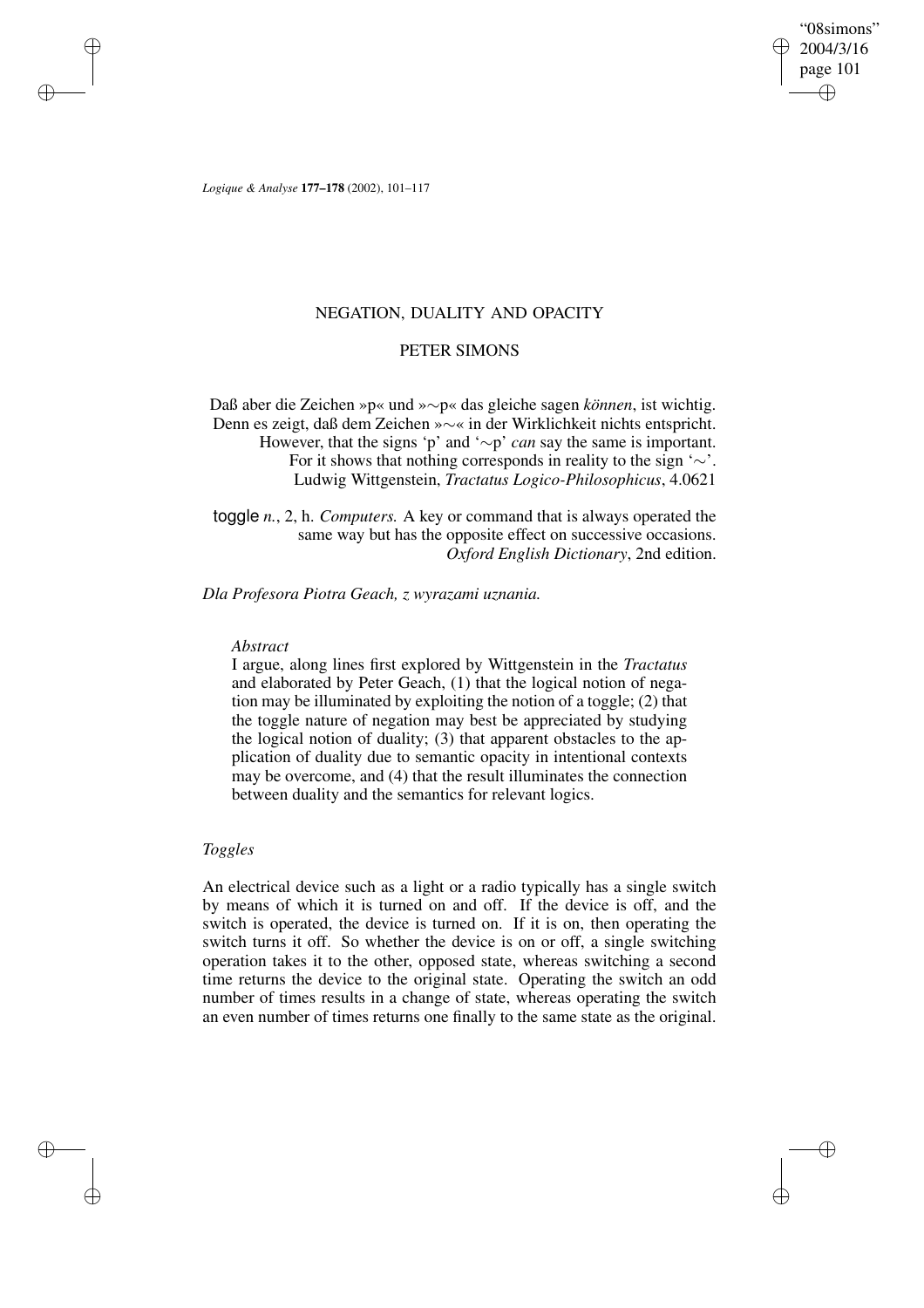"08simons" 2004/3/16 page 102 ✐ ✐

✐

✐

#### 102 PETER SIMONS

Ignoring issues of physical realization, the characteristic features of such a set-up are three: (1) that there are two distinct states; (2) that they are mutually opposed; and (3) that there is a single operation which takes us from either state to the other. I shall call the whole system in such a case a *toggle*. In computing, as the motto quotation indicates, a toggle is something that on repeated operation has the opposite effect on successive occasions. The expression derives from the idea of a toggle switch, like an on/off switch, one operated originally by a lever like a toggle, and snapping back and forth.

Each of the three features of a toggle is essential. If there is only one state, or more than two, we do not have a toggle. A competition marksman may fire a gun standing, lying (prone) or kneeling. These are different states but not poles or opposed states. If there are two states, but they are not mutually opposed, we have no opposition. A leaf is green in the Summer and red in the Fall: these are distinct but not opposed. Finally, if there is no operation taking us back and forth between the two states then we do not have a toggle. Being alive and being dead are two opposed states, but though there is a kind of operation taking one from the living state to the dead — it is known as *killing* — there is no way to return to the living state by repeating the same kind of operation.

There are toggles in many walks of life and some have been used to illustrate the logical. In anything spatial, in geometry or topology, or in geography or astronomy, a line or a path may be understood as having a sense or direction, or as being undirected. The line from A to B is the same as the line from B to A in the undirected sense, but they are opposite lines or directions in the directed sense. The toggle operation in such spatial cases is *turning round* or *reversing direction*.

In the arithmetic of positive and negative integers each number except zero comes paired with an opposite number,  $+1$  with  $-1$ ,  $+2$  with  $-2$  and so on. Here we have many opposed pairs. The operation of multiplying by −1 is the general toggle which works for each opposed pair. In integer or real arithmetic the *same* operation takes us from *any* number to its opposite number, and so we may call this operation a *general toggle operation*. Not just any bijection of a set counts as a general toggle: any arbitrary bijection has an inverse but for the bijection to constitute a toggle the inverse function must be the same function as the original, so for example the function  $n \rightarrow$  $n + 1$  is not identical with its inverse, which is  $n \to n - 1$ . Moreover, not just any partition of a set into pairs yields an operation that is intuitively a toggle. There has to be a way in which the objects in each pair are uniformly understood as each others' opposites. We can pair numbers in seventeens, for example, so that  $34r + k$  is paired with  $34r + 33 - k$ , for  $0 \le k \le 16$ , and the invertible operation just switches back and forth across the pairs, but there is no natural way to understand the numbers 37 and 64 or the numbers 10 and 23 as each others' opposites. By contrast  $+12$  and  $-12$  are each

✐

✐

✐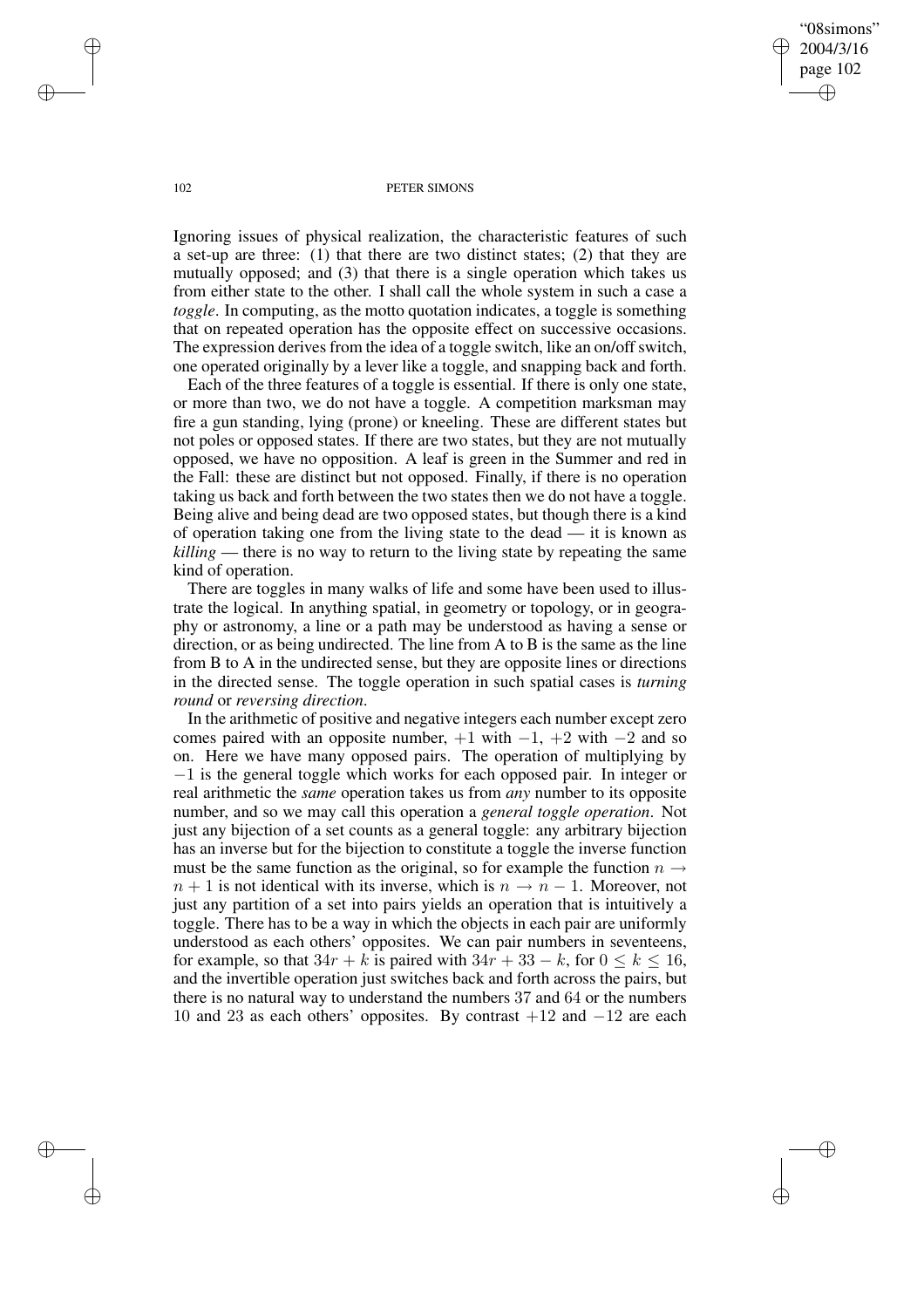others' opposites in a natural way, a number and its opposite (in this case: its group- or ring-theoretic additive inverse) being such that their sum is zero.<sup>1</sup> In algebra, a bijective function or operation equal to its inverse is called an *involution*. As the examples show, not every involution is a toggle.

## *Negation as a toggle*

✐

✐

✐

✐

In language the most fundamental kinds of expressions are names and sentences. Intuitively, these differ in their typical semantic roles: names stand for objects, whereas sentences serve to declare, ask about or command things that may be true or false. This much is uncontroversial. However, when we examine standard accounts of the semantic roles or names and sentences we find a less clear distinction. In much semantic theory, names and sentences are alike in that both have denotations and in many theories both have connotations. What these are varies from theory to theory. For Frege, a well-functioning name stands for, denotes or signifies an object, whereas a well-functioning sentence stands for, denotes or signifies one of the two truth-values True and False; a name connotes or has a sense, for which Frege has no specific term, a sentence connotes or has as sense an abstract proposition or what Frege calls a thought. Since Frege takes the truth-values to be objects, sentences are for him a special kind of name. Some theories say names do not have connotation or sense, only denotation, or that only some names (descriptive rather than proper names) have a sense or connotation as well as a reference or denotation. Some theories say sentences connote propositions and denote states of affairs, other theories say that sentences denote truth-values but connote functions from possible worlds to truth-values, or connote sets of possible worlds. The point is not what divides such theories but what unites them: they all have a general relation of denoting which obtains between expressions and entities of some suitable kind, such that the difference between names and sentences lies in the type of entity that they denote, or in addition in the types of entity that they connote.

One of the fundamental stances of Wittgenstein in the *Tractatus* was his opposition to any view according to which sentences denote in anything like the way names do. The original working title for the book was *Der Satz*. 2 In his first extant writing, the *Notes on Logic*, he says flatly, "Propositions

<sup>1</sup> In multiplication among rationals or reals the opposites would be x and  $1/x$  where  $x \neq 0$  — in this case the opposite is the group- or ring-theoretic multiplicative inverse.

<sup>2</sup> This is not unequivocally translatable into English because *Satz* can be rendered either as 'sentence' or as 'proposition'. Wittgenstein favored the latter, and for the moment we shall follow him.

"08simons" 2004/3/16 page 103

✐

✐

✐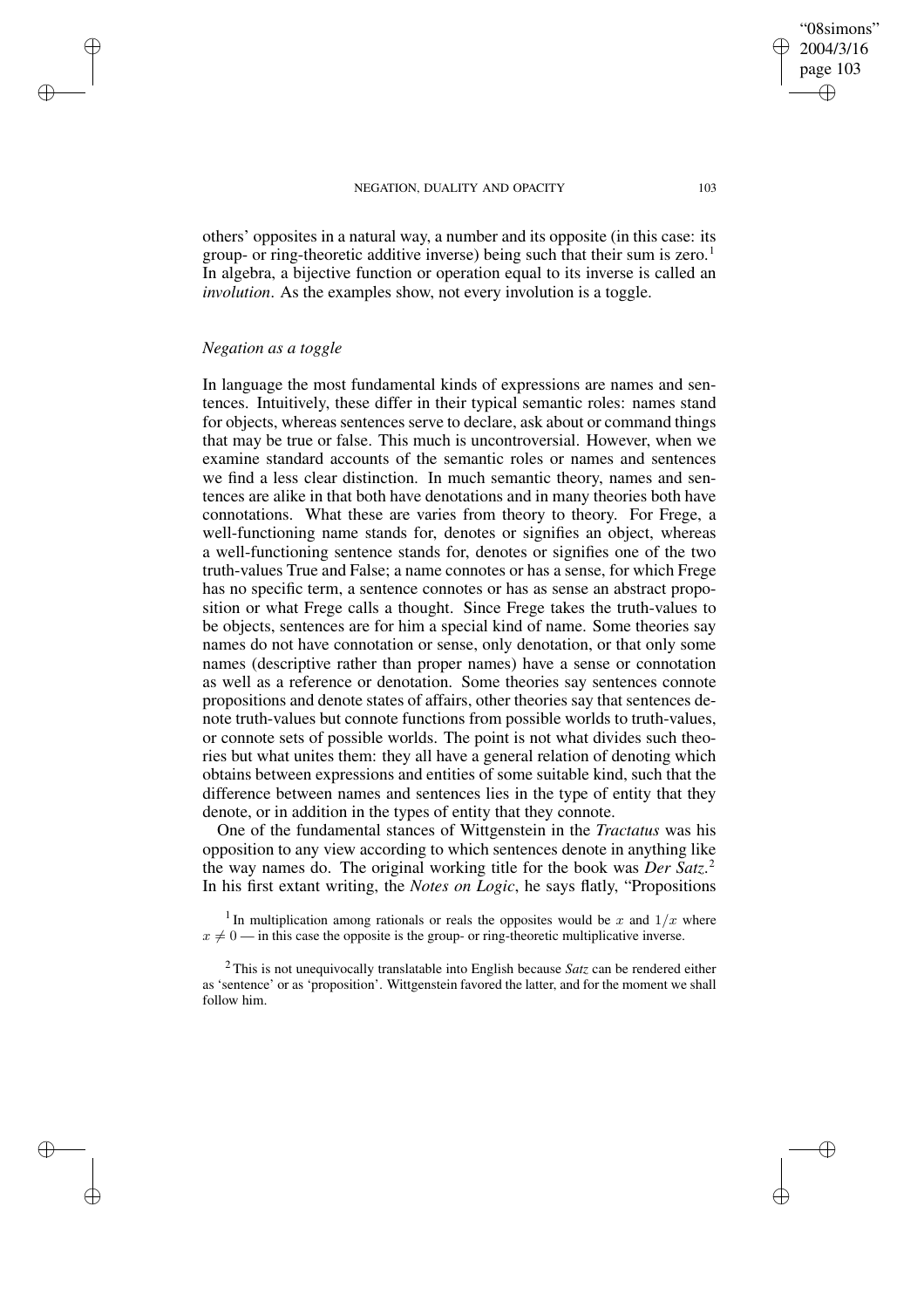"08simons" 2004/3/16 page 104 ✐ ✐

✐

✐

#### 104 PETER SIMONS

are not names." <sup>3</sup> Although Wittgenstein struggled with different ways of expressing the fundamental opposition between names and propositions, in all of them he is adamant that propositions do not denote anything — whether truth-values, complexes, states of affairs or facts — as names denote objects. The principal reason for this is that propositions relate to reality not in one way, the denoting way, but in one of two ways, the true way and the false way, and that these ways are opposed to one another. Wittgenstein called this *bipolarity*. "Names are like points", Wittgenstein writes, "propositions like arrows; they have sense (*Sinn*)." <sup>4</sup> The force of the comparison depends on a pun: the German word *Sinn* can mean 'direction'. As we saw above, directions in space or rotations come in opposed pairs forming families of toggle systems, with reversal of direction or sense as the toggle operation. Wittgenstein relies on the familiarity of the idea of direction and reversal of direction to provide a metaphor for the sense of a proposition and negation respectively. But if I am right, the metaphor is fully appropriate in that it reveals not merely a vague similarity but full formal identity of structure: negation is *the* fundamental general toggle operation in language.

Propositions come in opposed pairs: *John loves Mary* is opposed to *John does not love Mary*, *All cats despise dogs* is opposed to *Not all cats despise dogs*, *Leeds United sometimes beat Manchester United* is opposed to *Leeds United never beat Manchester United*. This opposition was one of the first subjects Aristotle examined in his theory of sentences and logic, in *De interpretatione*. The operation which takes us from any proposition to its contradictory opposite may be called 'negation'. Negation is a toggle, it takes us back and forth: when we negate twice, we arrive back where we started: the negation of the negation of a proposition is not a third proposition but the original one again. Names on the other hand have no opposites: they simply name whatever object or objects they denote, and this naming or denoting has no bipolarity about it. Because propositions always come in opposed pairs with negation as the toggle, whereas for names there exists nothing of the sort, propositions (sentences) are not names.

### *Problems and complications: the variety of truth-bearers*

The view just propounded faces a number of difficulties which must be clarified before it can be accepted. The first concerns sentences involving expressions for negation. If the negation of *John loves Mary* is *John does not*

 $3$  Wittgenstein 1979, 98.

4 *Tractatus* 3.144.

✐

✐

✐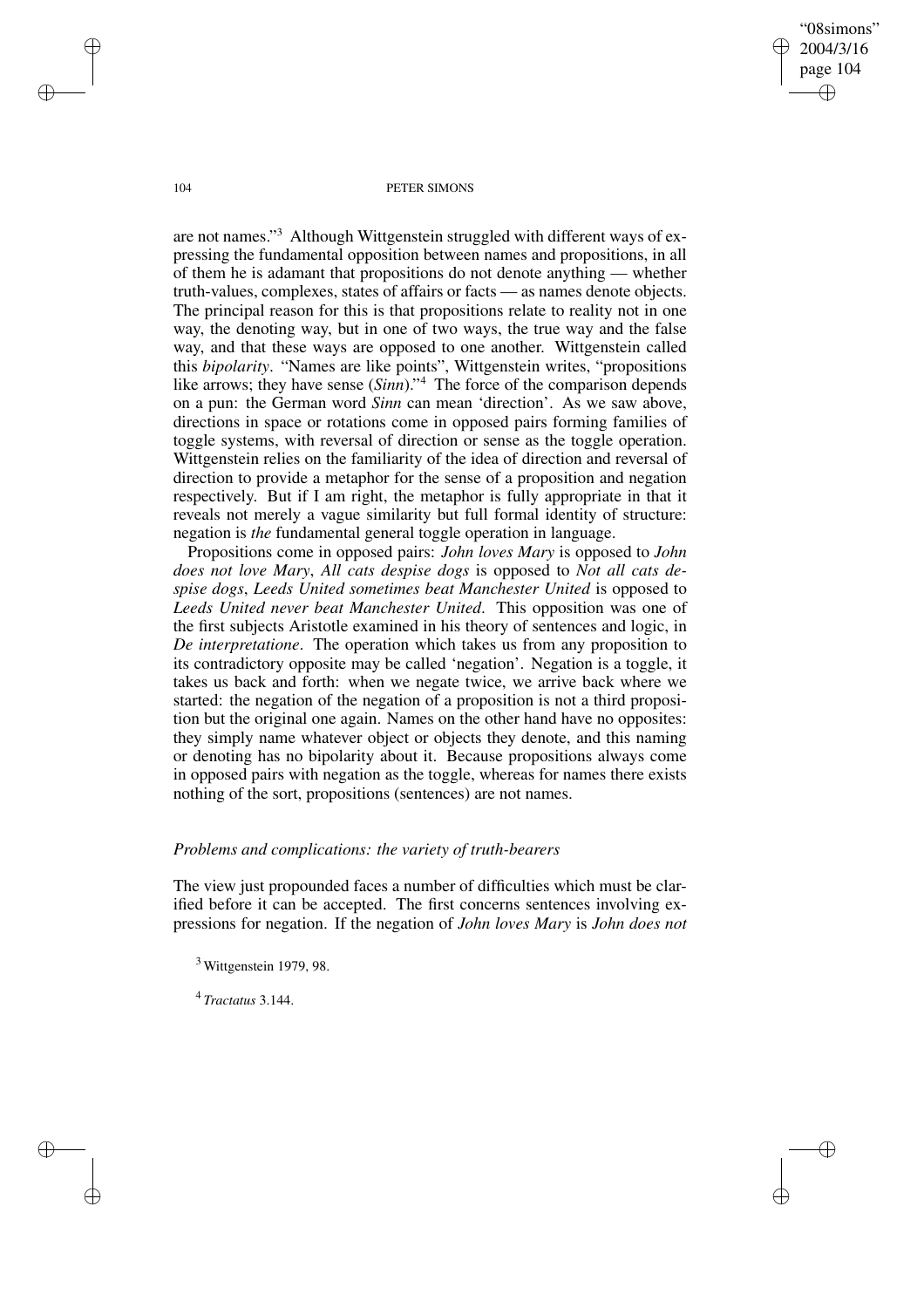✐

✐

✐

✐

*love Mary*, why is the negation of the latter the former rather than the doubly negated sentence *John does not not love Mary*? And why does this not have as its negation the triply negated sentence *John does not not not love Mary*? In general, if '∼' expresses negation, and p is any sentence or proposition, is  $\sim$ ∼p the same proposition as p or is it a different one? If they are different, how can this be reconciled with the idea of negation as a toggle? Surely '∼' can be iterated any finite number of times and generate each time a new sentence. If these sentences express ever new propositions, so  $\sim \sim p$  is distinct from  $p$ , then negation is after all not a toggle, but more like the arithmetic operation of adding one, since each new application of negation takes us to a new proposition in the series.

A quick fix to this problem goes as follows. We should be more careful about distinguishing sentences from propositions. Certainly the *sentence* 'John does not not love Mary' is different from the *sentence* 'John loves Mary', for they consist of partly different words, but they both express one and the same *proposition*. The difficulty is resolved. Negation is a toggle for propositions, since logically equivalent propositions are identical, but not for sentences, which are individuated not by their logical characteristics but by their lexemic constituents and syntactic structure. We should further distinguish negation as an operation on *sentences*, implemented by inserting a negative word like 'not' or some other equivalent modification, from negation as an operation on propositions, which toggles us between a proposition and its unique negation or opposite.

While there is some wisdom in this argument, it is still problematic. If logically equivalent propositions are identical, then there is only one logically true proposition and one logically false proposition. Logically equivalent propositions of mathematics such as Zorn's Lemma, the Axiom of Choice, and the Well-Ordering Principle, to name but three of the many equivalents of the Axiom of Choice, in fact express the same proposition, all appearances to the contrary. One attractive conception of a proposition *qua* sense of a sentence is that propositions are identical if and only if they offer the same computational route to the sentence's truth-value. By this light,  $\sim \sim p$  could not be the same proposition as  $p$  because there are two additional computational steps in the former case, negating twice, even though the extra steps leave truth-value unchanged. And finally if, as Frege thought, propositional attitude contexts of indirect quotation, such as *John believesthat* —, preserve their truth-value when clauses are inserted in the blanks which express the same proposition, then anyone who believes Zorn's Lemma thereby believes the Axiom of Choice etc., again against appearances, and it would appear that there can be no genuine surprises in logic and mathematics. While *John loves Mary* and *John does not not love Mary* are much more obviously equivalent than most pairs of logically equivalent sentences, it is still not ruled out that a person could believe the one and not the other, perhaps through

✐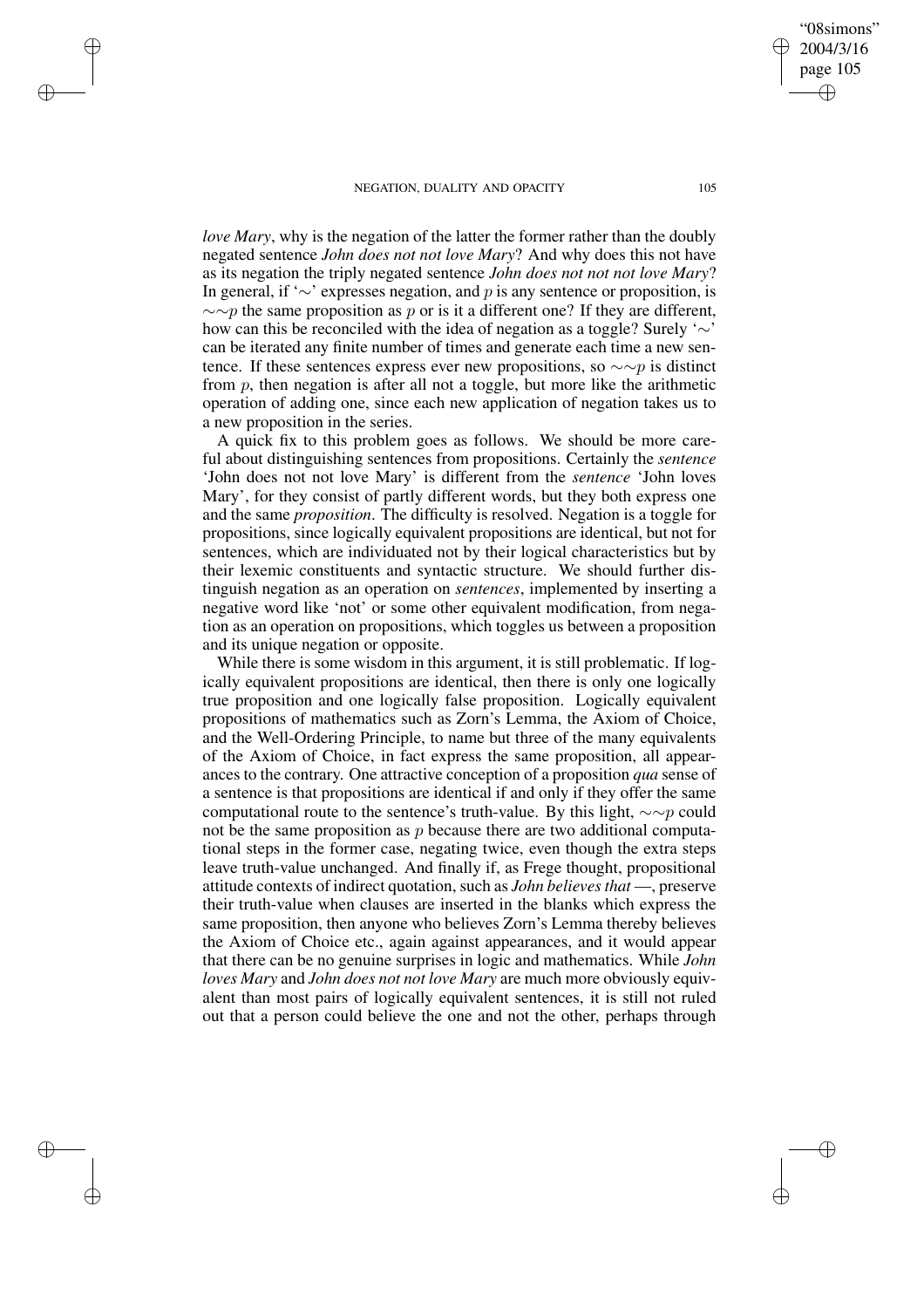✐

#### 106 PETER SIMONS

confusion or stubbornness or not having put the two thoughts together. Intuitionists even hold that it is not inconsistent to both believe or assert a double negation and not believe or assert the same doubly unnegated, for example they think all sentences of the form  $\neg$  $\neg$ ( $p \lor \neg p$ ) may be asserted but not all sentences of the form  $(p \vee \neg p)$ .

As we have seen, when we come to think about what we might mean by 'proposition' there are different tendencies. One tendency is to unify or reduce the numbers of propositions because of their logical equivalence. If we think of a propositions as identical when their truth-conditions coincide, or when they are true in the same possible worlds, then we are led to identify logically equivalent or *cointensional* items. In relevance logic however, propositions may be classically logically equivalent but not identical, for example (p & ∼p) and (q & ∼q) for distinct variables, or more prosaically 'It is raining or it is not raining' versus 'It is cold or it is not cold', which intuitively have nothing to do with one another despite both being unconditionally true. Relevantly non-equivalent propositions may both be necessarily true and yet distinct. If we think of propositions as more finely individuated still, so that we may distinguish different logically equivalent or even coentailing propositions because they behave differently in intentional contexts such as *John believes that* —, then we must be far more demanding about the conditions under which two sentences express the same proposition: they must be not only cointensional and coentailing but also synonymous or having the same sense. There is no fixed terminology for the items so individuated, so for present purposes I shall purloin the words 'protension' for propositions as intensions, 'protasis' for propositions as defined under coentailment, and use Frege's word 'thought' for propositions as senses.

All four operands of negation, namely truth-values, protensions, protases and thoughts, are abstract entities defined over a domain of (relative) concreta by equivalence relations of varying strength. The range of concreta from which they derive their being is a varied one covering certain kinds of linguistic token, spoken, written, displayed on screen and otherwise enunciated or uttered, also mental acts and dispositions such as judgements, assumptions and beliefs, and various more devious encodings such as those involving magnetic tapes or sequences of bytes stored temporarily in a chip. In default of a clear delimitation of those entities which can play this role, let us simply give them the functional name of *primary truth-bearers*. The equivalence relations are however much easier to identify: for truth-values it is material equivalence, for protensions it is strict equivalence, for protases it is co-entailment, and for thoughts it is synonymy.

Returning to the idea of negation as a toggle, it can be seen that it is unproblematically a toggle on truth-values, protensions, and protases, and since whatever is coentailing is classically logically equivalent and whatever is classically logically equivalent is also materially equivalent, we do not need

✐

✐

✐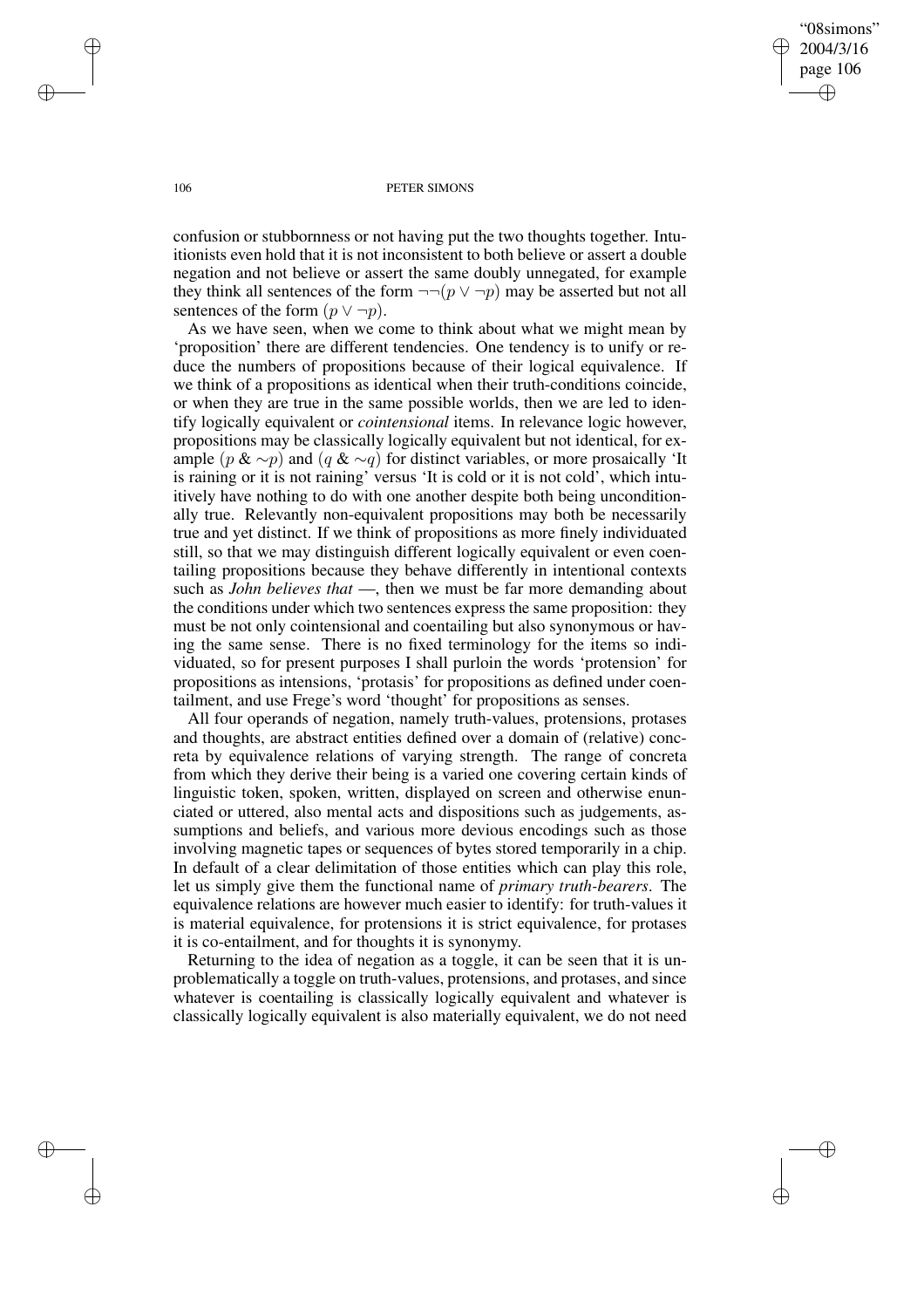✐

✐

"08simons"

three things called 'negation', one for protases, a second for protensions and a third for truth-values, but that one operation will do all three. But the toggle effect of negation does not extend to thoughts. Consider, for any thought p its negation  $\sim p$  and its double negation  $\sim \sim p$ . The double negation of p is materially, classically and relevantly equivalent to p but they are not synonymous, since the former contains two additional occurrences of the negation operator. A thought cannot be a logical complication of itself. Negation on thoughts leads from p to  $\sim p$ , but we have a choice when looking for the opposite of  $\sim p$  where to go next, either back to p or on to  $\sim \sim p$ . They cannot both be *the* opposite of ∼p because if negation is a toggle it should have only one opposite, not two, yet there seems no reason to prefer  $p$  as the opposite to ∼p over  $\sim \sim p$ , they both have equally good claims, and they express distinct thoughts despite expressing the same protasis and the same protension. Repetition of negation ought to take us back to  $p$  if negation were a toggle on thoughts, but it does not.

What we are looking for is a strength of equivalence between primary truth-bearers which is intermediate between coentailment and synonymy, and under which negation is a toggle. The propositional formulas  $p$  and  $p \& (p \vee q)$  coentail one another, and equally clearly do not "say the same" thing".<sup>5</sup> Yet there is a sense in which  $\sim \sim p$  does "say the same thing" as  $p$  despite their non-synonymy, as one may similarly think that the members of the pairs  $\sim (p \& q)$  and  $\sim p \vee \sim q$ ,  $\sim \forall x.Fx$  and  $\exists x.\sim Fx$ ,  $\sim \Box p$  and  $\Diamond \sim p$ pairwise "say the same thing", despite containing different symbols. It is perhaps not irrelevant that each symbol of each pair (other than negation) may be used to define the other in a logical system, and our willingness to do this indicates our acceptance that the two sides in such a case *do* "say the same thing".

We may then consider what is the strongest equivalence under which negation remains a toggle. It is not obvious what principles govern such an equivalence. One suggestion, based on work of Richard Angell,<sup>6</sup> is that we use a relation of *analytical containment* to define *analytic equivalence*. <sup>7</sup> Call analytic equivalence (of any expressions, not just sentences) *coindication*. This slightly outstrips the suggestion just made because it makes  $p$  coindicative with p & p as well as with  $p \vee p$ , but accepting these as pairwise "saying the same thing" seems to be neither more nor less stringent than accepting  $\sim \sim p$ and  $p$  as doing so. The exact details may be left aside: the suggestion is that

5 See Anderson, Belnap and Dunn 1992, 208.

 $<sup>6</sup>$  Angell 1989.</sup>

✐

✐

✐

✐

<sup>7</sup> See Anderson, Belnap and Dunn 1992, 549. They actually suggest a still slightly stronger equivalence of conjunctive containment as defining "saying the same thing".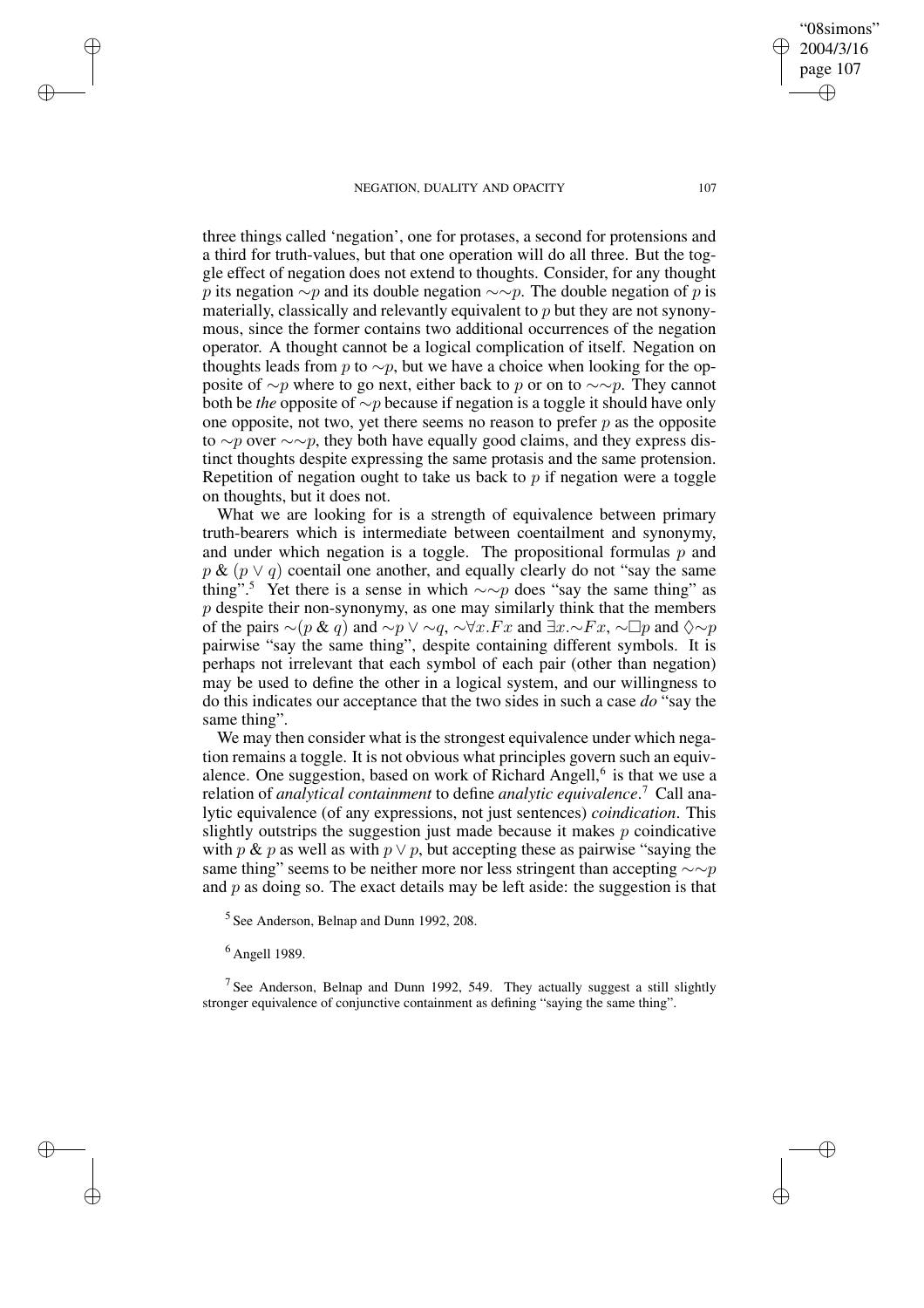"08simons" 2004/3/16 page 108 ✐ ✐

✐

✐

#### 108 PETER SIMONS

we can home in on an equivalence we can agree to be both strong and yet short of the most stringent synonymy. Let us call the abstracta under such an equivalence *propositions* in the case of coindicative sentences and *concepts* elsewhere. By construction, on propositions so understood, negation is a toggle, and each proposition has exactly one negation, even if the sentences expressing it may vary in appearance and constituents.

## *Duality and dual languages*

There is a way to bring out very clearly the distinctness of sentences from names, which is due to Peter Geach, but has its origins in the ideas of Wittgenstein mentioned above. It uses the concept of *duality*. Duality is a concept used widely in algebra, but I am interested in its use in logic. Though first exploited in logic by Ernst Schröder, it has its origin in the De Morgan laws, which in fact go back to Ockham. In logic, duality arises when the concepts of truth and falsity are exchanged in a thoroughgoing manner.<sup>8</sup> The archetype of a pair of dual concepts in logic is clearly conjunction and disjunction. Just as the conjunction of two sentences is *true* if they are both *true*, and *false* otherwise, so the dual of the conjunction of two sentences is *false* if they are both *false*, and *true* otherwise. Disjunction fits this role. Clearly the dual of the dual of any notion isthe original notion, since by interchanging truth and falsity twice we get back to the original. However since disjunction is not regarded as the opposite of conjunction, duality, though of period two, is not a toggle. Duality is obviously closely connected with negation, which in classical logic simply switches the truth-values, so it is no surprise that duality and negation interact closely, and the the prime example of this are indeed the De Morgan laws such as  $∼( p \lor q) \dashv \vdash (∼p \& \sim q).$ Many familiar logical concepts come in dual pairs: we have seen conjunction and disjunction, in quantification theory we have  $\forall$  and  $\exists$ ; the modal operators *necessarily* and *possibly* are duals, as are the deontic operators *obligatory* and *permitted*.

Duality is attached to sentences and expressions which operate directly or indirectly on sentences, but it "bounces off" names. To illustrate we indulge a thought-experiment due to Geach.<sup>9</sup> Imagine a language which is exactly like English in its morphology and syntax but where every sentence has the opposite truth-value of the equiform English sentence. Call this language *Unglish*. Such a language is, appearances perhaps to the contrary,

8 See Quine 1982 Ch. 12, 79–84.

 $9$  Geach 1982. The idea is first broached in print not for (or in) English but for (and in) Polish: Geach 1972.

✐

✐

✐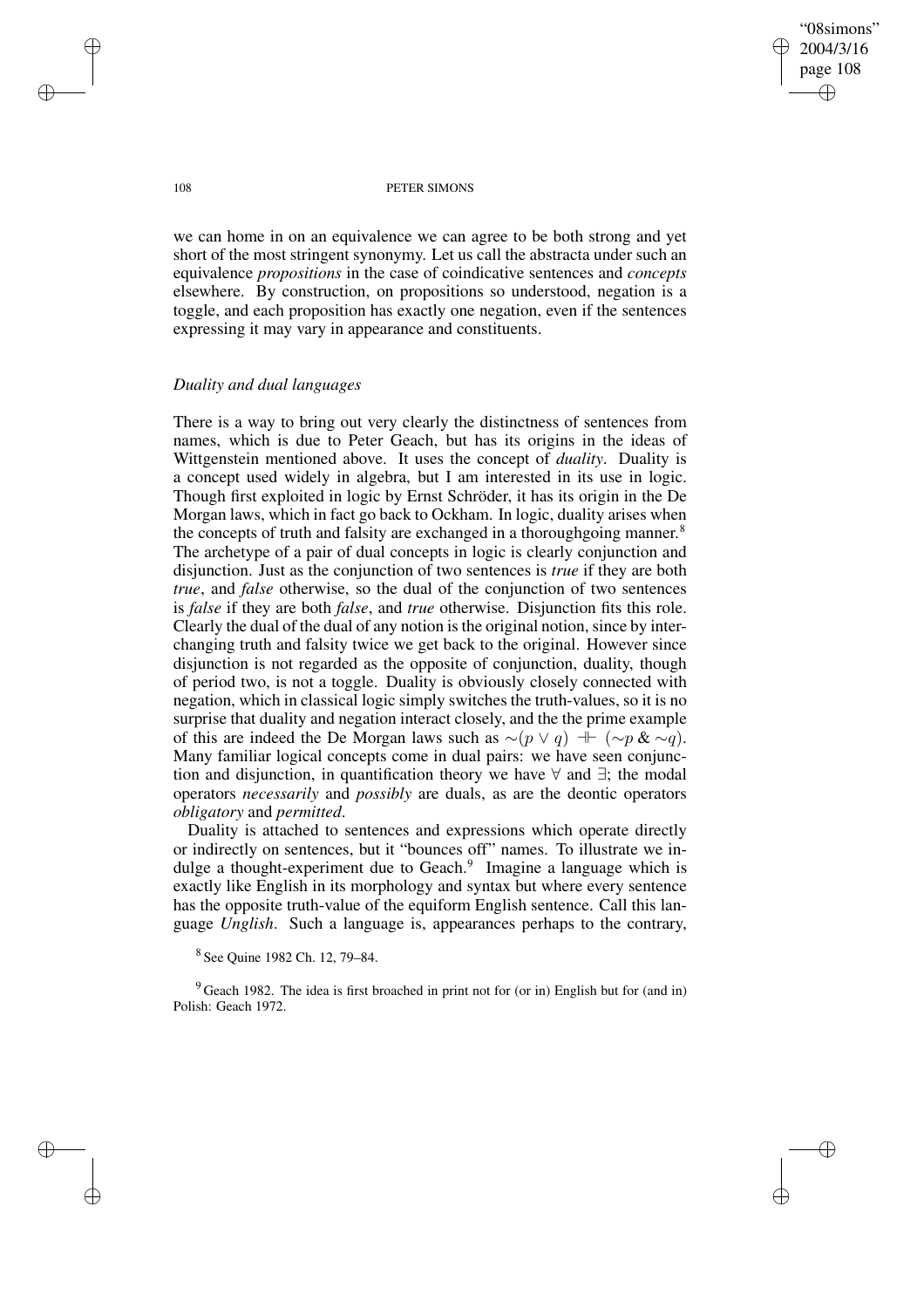✐

✐

✐

✐

quite thinkable, and it is the dual language to English. What logicians call the dual of a concept is the Unglish translation of an English expression. So if in English we have a conjunction A *and* B, then since the English sentences A and B mean in Unglish what we in English would express by *not* A and *not* B, then since the whole sentence A *and* B means in Unglish what in English we would express as *not* (A *and* B), the way we must translate *and* into Unglish is as *or*, to get the result we need. Conversely, we translate the English word *or* (used in the sense of inclusive disjunction) as *and* in Unglish. Unlike normal bilingual dictionaries, the English-Unglish dictionary goes the same in both directions, since English is also the dual of Unglish.

Proper names in English translate into themselves, because if we wish to deny in one language what we affirm with the same words in the other, we must be talking about the same things. The Unglish translation of a simple English predicate is what looks like its negation, and in general the Unglish translation of any English expression is what looks like its English dual.

Consider a language L and let E be any expression of L. Denote by  $*E$  that expression of L whose meaning (in the sense defined by coindication) is that which E receives in its dual language  $*L$ .  $*E$  is the dual of E in L itself. We write  $\equiv$  between coindicative expressions. For any expression E whatever,  $E = * E$ . For any sentence  $S, *S = \sim S$ . For any (singular) name N,  $*N = N$ . Assuming the basic categories of the language are SENTENCE and NAME, the duals of expressions from functor categories may be calculated using the following formula:

$$
\ast(f)(a\ldots z)=\ast(f(\ast a\ldots \ast z)).
$$

The dual of variable-binding operators is given by

$$
*O\nu_1 \dots \nu_n(A) = * (O\nu_1 \dots \nu_n(*A))
$$

where  $\nu_1 \ldots \nu_n$  are the variables (of whatever category or categories) bound and  $A$  is the operator matrix. Note that we take duality not to affect variables, since they can take all values of their category.

Using this schema we can calculate the duals of expressions from standard logic.

Negation: \*(∼)(S) = \*(∼(\*S)) = ~~∼S = ~S, so \*(∼) = ~. Negation is self-dual.

Conjunction:  $(S * (\&) T) = *(*S \& *T) = \sim (\sim S \& \sim T) = S \vee T$ , so  $*& = \vee$ . This is just a more formal way of pointing out what we said in prose before.

Take a simple predication  $F(a \dots z)$ :  $\sim F(a \dots \hat{z}) = * (F(a \dots z)) = *(\hat{F})(*a \dots * z) = * (F)(a \dots z),$ 

"08simons" 2004/3/16 page 109

✐

✐

✐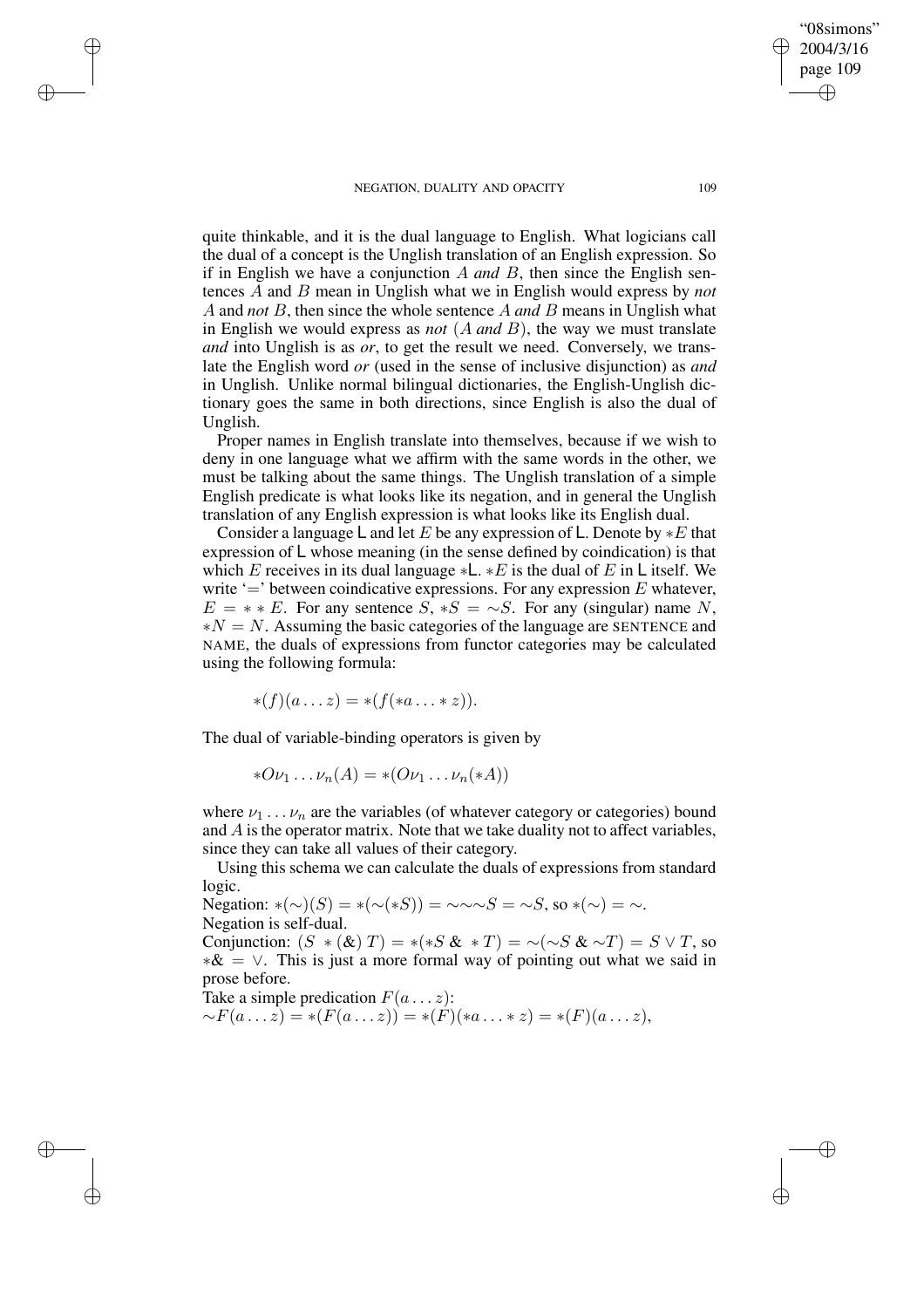"08simons" 2004/3/16 page 110 ✐ ✐

✐

✐

#### 110 PETER SIMONS

so the dual of a predicate is its (predicate) negation. This applies also for logical predicates such as identity and difference, the universal and null predicates.

Consider now propositional quantification:

$$
*(\forall)p.p = *(\forall p. * (p)) = \neg \forall p. \neg p = \exists p.p.
$$

Hence the dual of the propositional quantifier  $\forall$  is the quantifier  $\exists$  and vice versa.

Because quantifiers binding any category of variables operate on a sentential matrix (open sentence), an analogous duality will hold for all the universal and particular quantifier pairs of whatever semantic category. A similar analogy holds with conjunction and disjunction for different categories.

In a natural language such as English which, in addition to the basic categories of name and sentence, arguably has a third basic category of common noun, there appears to be a choice as to whether expressions of this category behave under duality like proper names, and are invariant, or like predicates, and so have a dual which is their Boolean negation.<sup>10</sup> Geach advocates the former,<sup>11</sup> so the Geach-dual of the common noun 'cat' would be just 'cat' again, whereas the Boolean dual of 'cat' would be 'non-cat'. Geach's idea goes better with the idea that a common noun denotes severally its associated objects, whereas the Boolean view goes better with the idea of a common noun's being true of its associated objects. Whichever is adopted, duality can be made to work, but the duals of expressions of derived categories are more complex for Boolean duality: for example the Geach-dual of the English quantifier-word *all* is *some* whereas its Boolean dual is *some non*-.

Geach's position on the invariance of common names under duality is coupled with a Wittgensteinian denial that there are genuine complex singular terms.<sup>12</sup> In the light of the ubiquity of such terms as functional expressions in mathematics for example, this is a dubious stance. Fortunately, provided we allow definite description operators to be plural as well as singular, duality for descriptions can be made to work. A description as a term-forming operator is different from a description as a uniqueness quantifier as in Russell: in a sentence of the form *the* F G*s* a term-forming operator gives the description narrow scope, governed by the predicate  $G$ , and having the form  $G$ (the  $x$ [ $Fx$ ]), while the Russellian analysis gives the description wide

<sup>10</sup> See Simons 1994.

<sup>11</sup> Geach 1982, 90.

<sup>12</sup> See Geach 1980, 149.

✐

✐

✐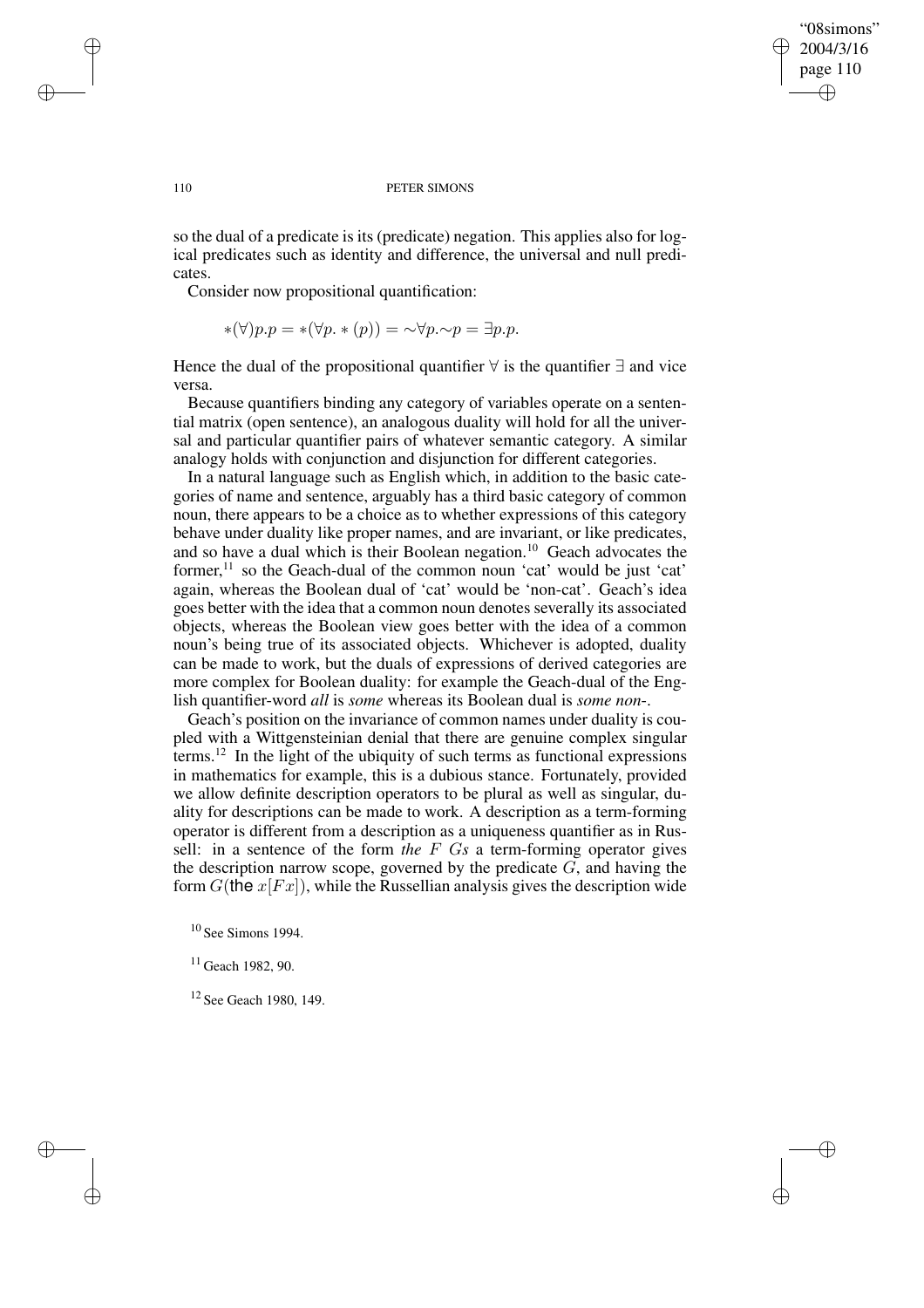✐

✐

✐

✐

scope and may best be seen as a binary quantifier *THE*  $x[Fx; Gx]$ . The latter description has the dual ∼(*THE* x[∼(Fx); ∼(Gx)]) while the former has the dual the  $x[\sim(Fx)]$ . The latter has to be meaningful even if its matrix is satisfied non-uniquely, and corresponds roughly to the English *the* F *or* F*s*. Double negations bring us back to the correct result, so that the duals of the whole sentences are the negations of the originals in each case. Following the idea of Whitehead and Russell that functional terms are to be analysed via descriptions, but following not their analysis of descriptions but that of free logic, which allows descriptions as genuine terms, we are able to apply duality to all functional expressions, even when the functions in question are partial. So we can dualize mathematics without extensive rewriting, endorsing the view that there can be a whole dual language.

Not all complex terms are self-dual however. Whether they are depends on their arguments. Characteristic functions associated with predicates are not. As a generalization of these, consider the type of functor of two nominal arguments and one sentential argument  $char(a, b)(p)$  which is defined as

char $(a, b)(p) = a$  if p and char $(a, b)(p) = b$  if ∼p.

For obvious reasons this cannot be self-dual if  $a \neq b$ ; rather the dual of  $char(a, b)$  is char(b, a), which is just as we'd expect, since char(a, b) as it were arbitrarily assigns two objects to do the work of Frege's two truthvalues, and duality consists precisely in swapping the roles of truth and falsity so we'd naturally expect  $a$  and  $b$  to swap their locally assigned roles under duality.

A logical language does not need to be bivalent (have just the two values *true* and *false*) for the notion of duality still to make sense. A three-valued logic with a neutral value still allows switching of the non-neutral truthvalues, leaving the neutral one alone. For a many-valued logic with either finitely or infinitely many values in the interval [0, 1], ordered by the natural arithmetic ordering, duality arises through the interchange of values  $v$  and  $1 - v$ , for any  $v \in [0, 1]$ . We shall look at an interesting four-valued case in the last section.

Having seen just how differently names and sentences behave under duality, the temptation to think that sentences are a funny kind of name, or that they stand for a funny kind of thing (truth-value, state of affairs), is reduced almost to nothing. Negation does not correspond to anything in the world, because the negation sign could not simply vanish under double negation, nor could a sentence with a negation sign in it mean opposite things in dual languages. That does not mean (*pace* Wittgenstein) that we cannot nominalize sentences to get *that*-clauses, but it does mean that we cannot take seriously the idea that such clauses should stand for anything. The grass-roots use of the sentential is proposition-expressing, and nominalization does not

"08simons" 2004/3/16 page 111

✐

✐

✐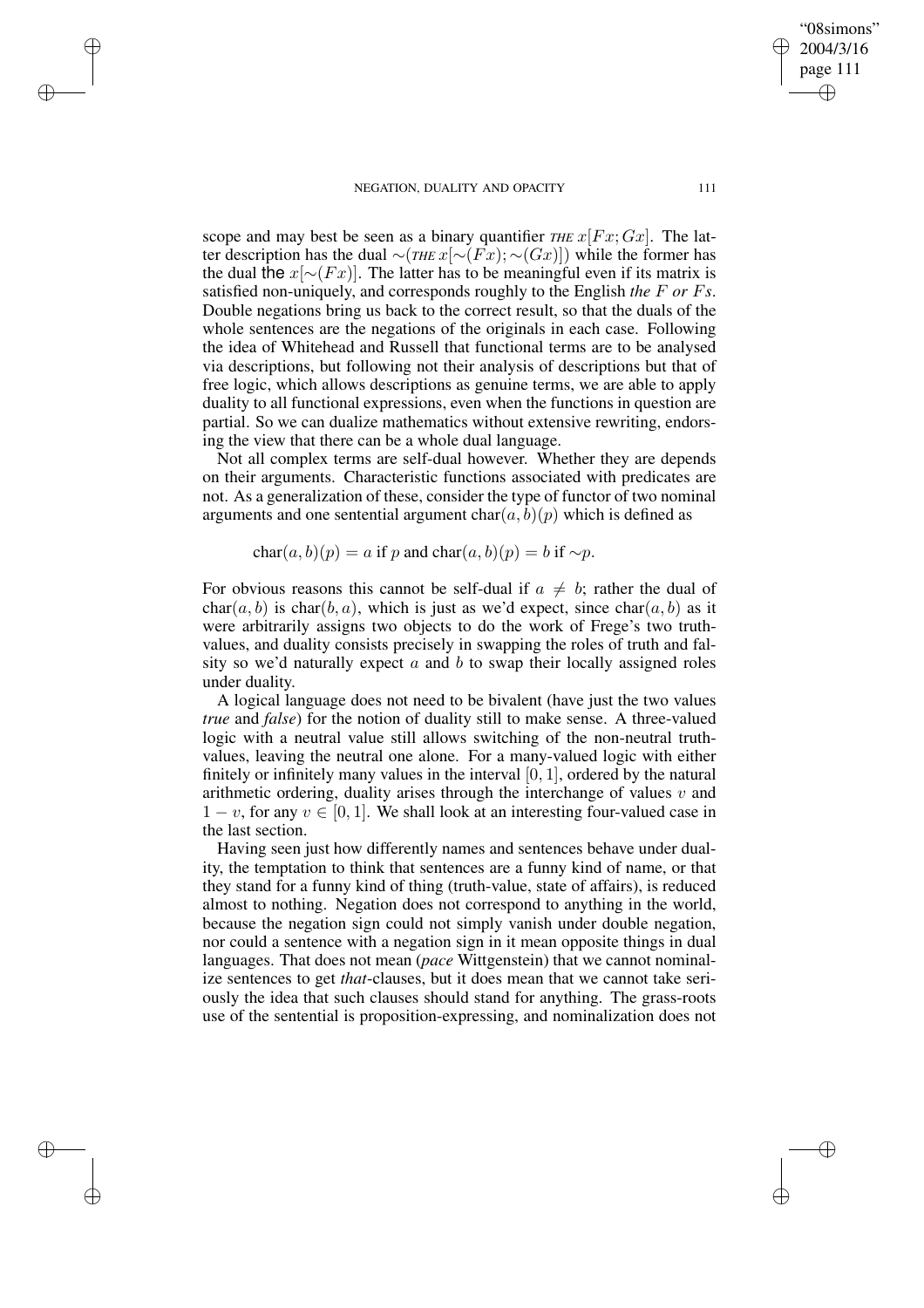✐

#### 112 PETER SIMONS

alter that. Nominalization is what it seems: a syntactic adapter, a grammatical device bred of the syntactic poverty of natural languages in cultivating higher-order functors, and allowing us to say things that otherwise would not easily pass our lips.

## *Duality and opacity*

Semantically opaque contexts are those induced by operators such as modal operators and verbs of propositional attitude where some usual case of substitution of expressions *salva veritate* breaks down. Thus modal contexts are opaque to expressions which are merely coextensional, while intentional contexts such as *John believes that* — are opaque to cointentional and coentailing expressions. This creates a problem for duality as follows. Represent a sentence like 'a believes that  $p$ ' as 'Bap'. Then by principles of duality

$$
\sim \!\! \text{B}ap = *(\text{B}ap) = *B * a * p = * \text{B}a \sim p
$$

In line with our treatment of the duals of predicates as their negates it would seem that we might treat the dual of 'believes' as 'does not believe'. But this gives us the wrong result, for not believing that  $p$  is quite different from not believing that ∼p. Alternatively, if we treat 'believes' as self-dual, we get that believing that  $\sim p$  and not believing that p are the same thing, but they are not: an agnostic who does not believe there is a God is different from an atheist who believes there is not a God.

It may be suggested, following Frege, that we need to treat the clause  $p$ governed by a verb of propositional attitude as having an oblique meaning, different from its meaning in standard contexts, whether extensional or intensional. It is by no means clear how to do this, and in any case the idea that a sentence has different meanings according to context is one which we should avoid if possible or at least minimize its application wherever we can. In this case we can avoid treating the embedded clause  $p$  differently provided we treat the dual of *believes* as *not believes not*, that is<sup>13</sup>

 $*Bap = \neg Ba \neg p$ , so that  $*(Bap) = \neg Ba \neg \neg p$ 

In view of the manifest ability of human beings sincerely to believe contradictions, it may seem that this is still insufficient, because someone who does not observe the equivalence of p and  $\sim \sim p$ , or who like an intuitionist does

 $13$  Cf. Geach 1982, 92–3, where Geach is endorsing the view of Prior 1971, 16 ff., that a sentence in a belief context is still functioning as a sentence.

✐

✐

✐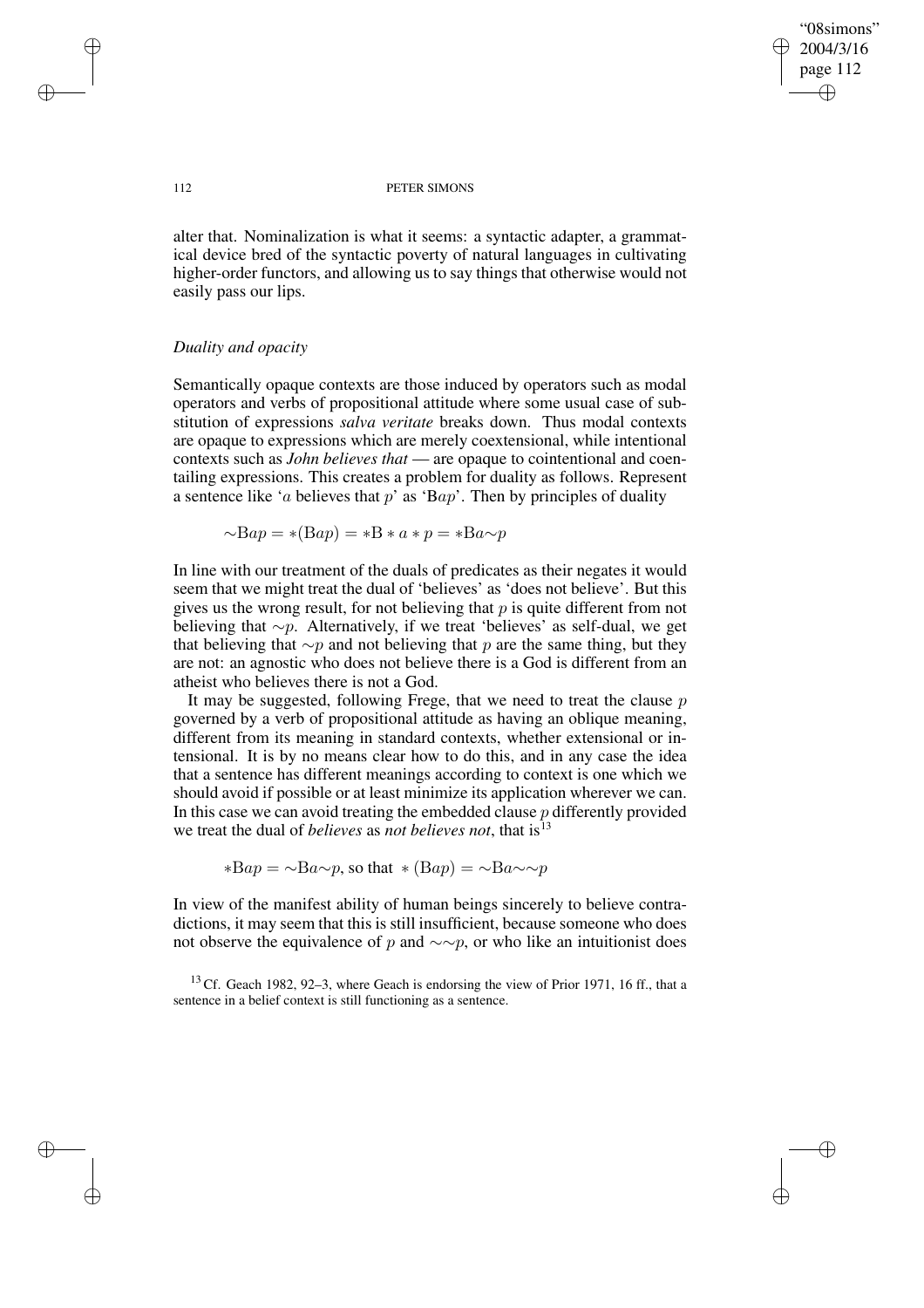✐

✐

✐

✐

page 113 ✐

✐

"08simons" 2004/3/16

✐

✐

not believe in the equivalence, may believe that  $p$  and yet not believe that  $\sim$ ∼p, or vice versa. So is duality after all inapplicable to intentional contexts? There are two ways to avoid this conclusion. One is to consider a new verb of propositional attitude, *contrabelieving*, which applies only to negative propositional arguments, so that to contrabelieve that  $\sim p$  is precisely to believe that p, and then to determine that the dual of a *believes that* p is a *does not contrabelieve that* ∼p, which gives the right result. However, this leaves contrabelieving a positive proposition as something meaningless, and seems suspiciously *ad hoc*.

The other and preferable solution is to recall the finely balanced notion of *proposition* mooted at the end of section 3. According to this, p and ∼∼p are one and the same proposition, so that believing p and believing  $\sim \sim p$  are the same. This can be reconciled with someone's openly adopting and evincing different attitudes in respect of the two sentences: because p and  $\sim \sim p$  are not *synonymous*, the two sentences express different thoughts, and it can fail to be patent to the person that they are taking up contradictory attitudes to one and the same *proposition*. Duality, as we saw, does not apply to thoughts any more than it does to sentences. An attitude which, unlike belief with respect to propositions, fails to sustain duality, must then contain some element of quotation, or be sensitive to replacement of non-synonymous expressions for concepts.

Since the expression *the negation of* seems to indicate the presence of a negation sign, and give rise to precisely the difficulties with which we have been struggling, it is often better to refer to the dual of a proposition not as its negation but as its *contradictory*. We may then characterize the dual of believing a proposition as not believing its contradictory.

### *Two by two equals four: duality, De Morgan and relevance*

All humans are fallible and their beliefs are therefore typically both incomplete and inconsistent. With respect to an arbitrary proposition  $p$  a person  $a$ might believe it or disbelieve it, that is, believe its contradictory, but because of incompleteness she might fail to believe either it or its contradictory, and because of inconsistency she might both believe and disbelieve it. So the following four combinations are possible:

- [1] a believes that p and does not disbelieve that p
- [2]  $\alpha$  disbelieves that p and does not believe that p
- [3]  $\alpha$  neither believes nor disbelieves that p
- [4]  $\alpha$  both believes and disbelieves that p

Consider a given person  $\alpha$  at a certain time and the propositions she believes.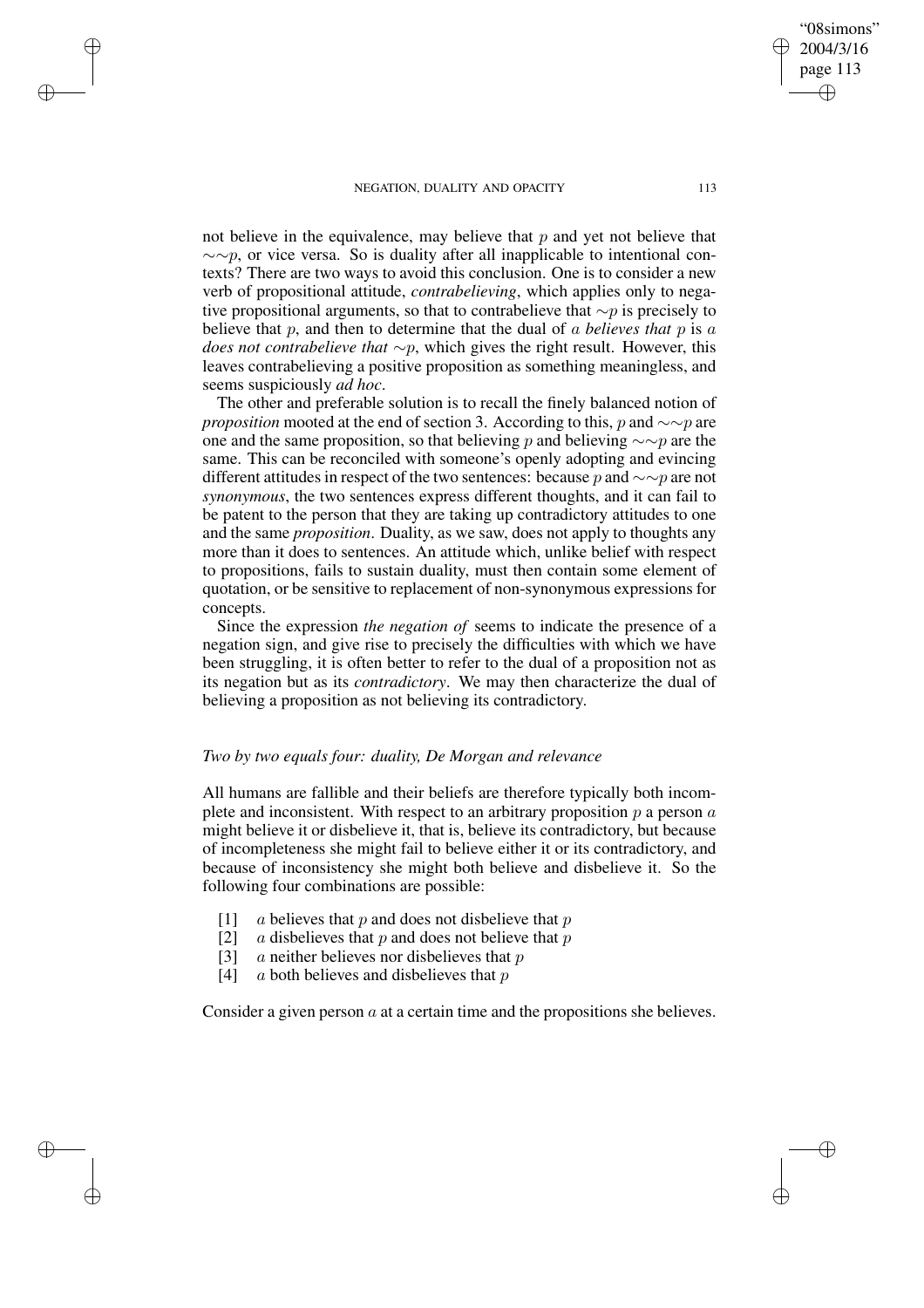"08simons" 2004/3/16 page 114 ✐ ✐

✐

✐

#### 114 PETER SIMONS

Let us not idealize to the extent of supposing she is consistent or complete, nor that she believes all the consequences of any proposition she does believe: real people are not like that. The collection of all propositions believed by this person is however, let us idealistically suppose, a determinate set: a proposition is either in it or not (i.e. we are ignoring degrees of belief). Call this set a's *belief state*. Of course the belief state will be typically unlike a genuine world-describing set of propositions, which has to be consistent and complete. Of any given proposition, its status with respect to  $a$ 's belief state must logically be exactly one of [1]–[4].

Consider now how a's belief state behaves under duality. Since the dual of believing a proposition is not believing its contradictory, the dual state of  $\alpha$ 's beliefs contains as positive beliefs all the propositions that  $a$  does not disbelieve and as disbeliefs all the propositions that a does not positively believe. The net result is to leave propositions having status [1] and [2] unchanged in the dual state, but to exchange statuses [3] and [4]. A proposition that  $\alpha$  neither believes nor disbelieves is one she dually both believes and disbelieves, and vice versa. Of course dual belief is not a status that will typically make a difference to a's inner life, because most propositions are neither believed nor disbelieved as a result of simply not having any idea at all about their subject matter.

a's belief state  $BS(a)$  and dual belief state  $*BS(a)$  sustain the following generalization about a proposition and its dual, contradictory, or negation:

[∗] for any  $p, \sim p \in BS(a)$  if and only if  $p \notin *BS(a)$ .

There are two salient features of this fact. The first is that if a person's belief state is "angelic", that is, complete and consistent, then  $*B\bar{S}(a) = BS(a)$ and the fact [∗] reduces to the truth-clause for negation in ordinary bivalent semantics. The second is that the fact [∗] characterizes a notorious construction in the semantics for relevant logics, involving an operator known as the Routley Star.<sup>14</sup> In this semantics, the negation of a proposition  $p$  is true at a world w if and only if its p is false not at that world but at a related world  $*w$ called the starred world of  $w$ . The star operator, although it works perfectly to give the right results in the semantics for relevant logic, is often accused of lacking motivation. However what the Routleys call *set-ups*, the inconsistent and incomplete worlds needed for that semantics, are precisely like belief-states as we have characterized them, so that the star operator may be construed as duality applied to beliefs and belief states, and in this regard may be considered wholly natural. Further the four statuses [1]–[4] may be interpreted in terms of a non-standard account of truth and falsity. We call

<sup>14</sup> After Routley and Routley 1972.

✐

✐

✐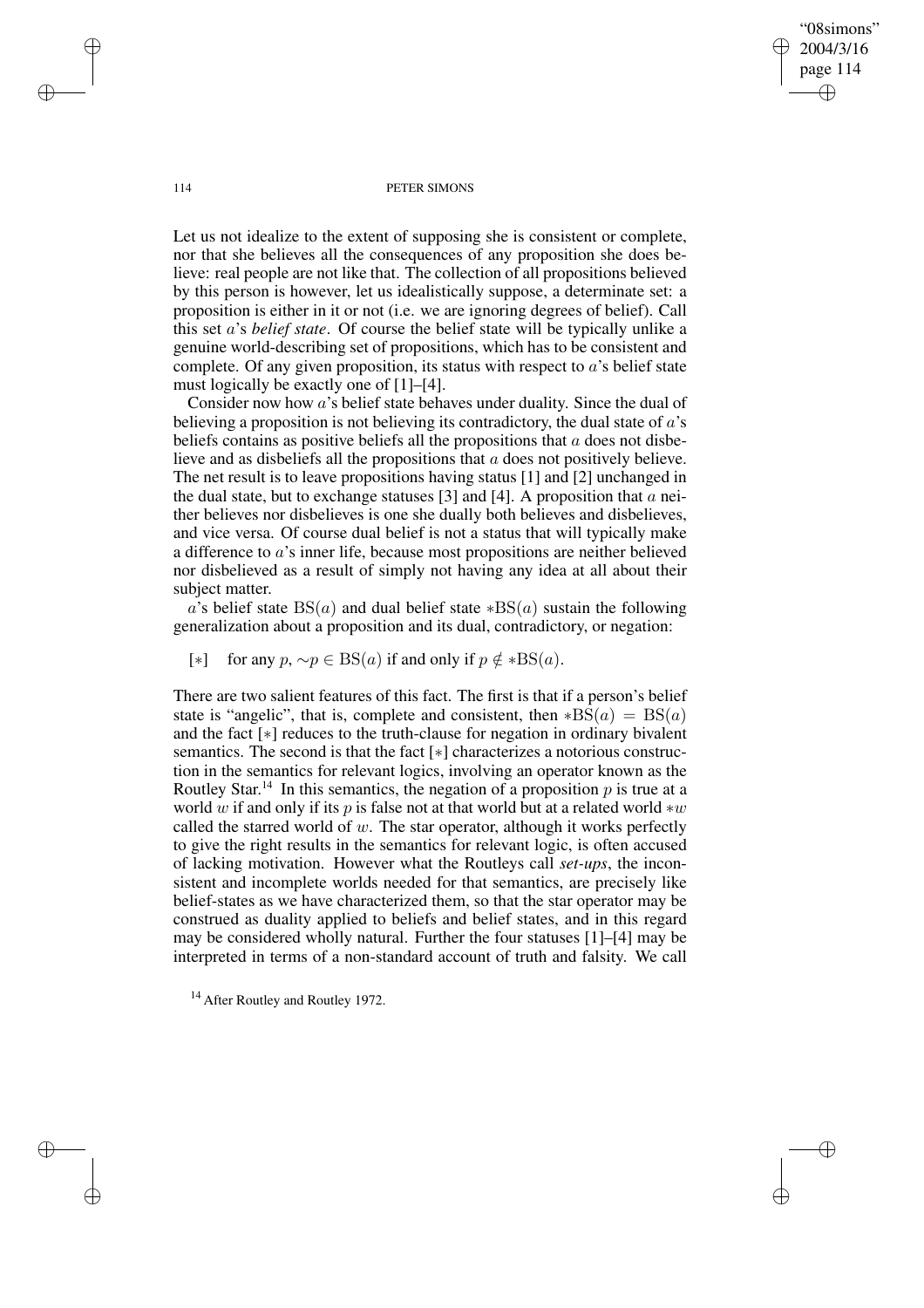✐

"08simons" 2004/3/16 page 115

✐

✐

a proposition p true in  $BS(a)$  iff  $p \in BS(a)$ , and relabel the four possible truth-statuses of p in  $BS(a)$  as

| $\top$ | true and not false     | (as [1])  |
|--------|------------------------|-----------|
| F      | false and not true     | (as [2])  |
| N      | neither true nor false | (as [3])  |
| R.     | both true and false    | (as [4]). |

✐

✐

✐

✐

This four-valued semantics is characteristic for relevant implication between truth-functions in the same way that two-valued semantics using the first two classical values is characteristic for classical propositional logic. The four values can provide an alternative semantics for relevant logic in general.<sup>15</sup>

What this unexpected link-up shows is that duality is a concept not only applicable but definitely at home outside the narrow confines of bivalent and classical logic, and that it can be used to shed light in such areas. The concept of negation supported by the clause [∗] in either a two-valued or a fourvalued semantics for relevant logic is what is known as *De Morgan negation*, and there are many reasons for regarding this as the proper way to understand negation when we leave the logical safe haven of truth-functions.<sup>16</sup> This brings us full circle, since duality is the concept which arises in considering the De Morgan laws for truth-functions. Indeed one of the original semantic approaches to De Morgan negation in relevant logic by Michael Dunn<sup>17</sup> represented propositions as pairs  $(A^+, A^-)$  where  $A^+$  represents the positive information a proposition gives and  $A^-$  represents its negative information. Unsurprisingly, the negation of a proposition is represented simply as the

<sup>17</sup> Dunn 1966.

<sup>&</sup>lt;sup>15</sup> The four values are mooted as suitable for a relevant logic for databases in Belnap 1972: the work is incorporated (as §81) in the definitive Anderson, Belnap and Dunn 1992, as is much of the work of Routley, Meyer and Dunn on the semantics of relevant logics. Dunn 1999 provides a useful broad survey of prior work in the semantics of negation, where we learn (34) that the idea of the four values goes back to Sanjay, an Indian logician working before the 6th C BCE. In Simons 1989 §5 I show that similar ideas were evolved independently by Meinong, who however stops short at three values, though he should have seen the fourth.

 $16$  De Morgan negation takes T to F and vice versa, just like classical negation, but it leaves B and N propositions as they are in status. The rival Boolean negation switches the statuses B and N. Boolean negation validates the "irrelevant" inference  $(p & not p) \vdash q$ , which De Morgan negation does not. Restall 1999 rehearses reasons for thinking that Boolean negation is not even coherent as a concept of negation.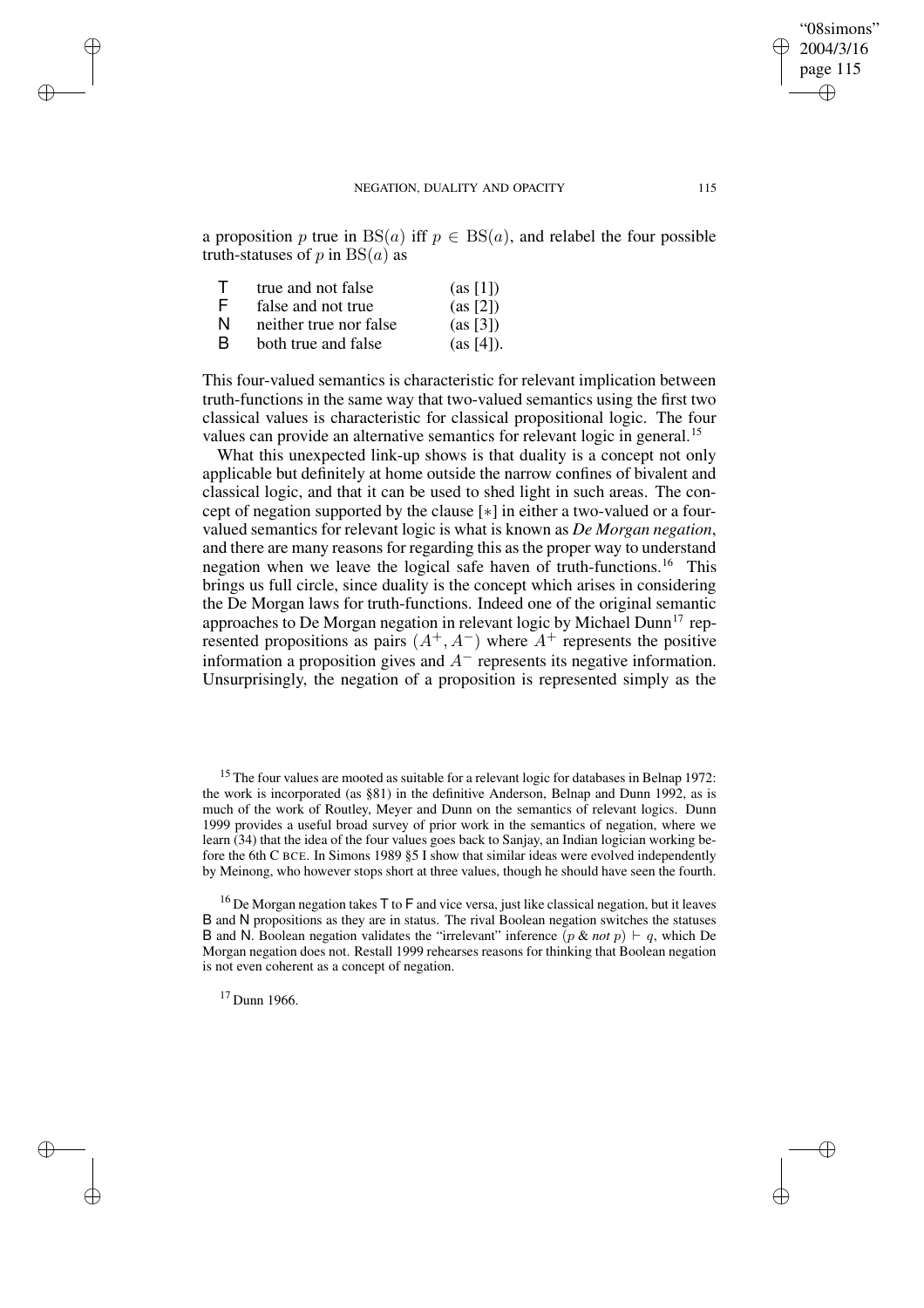✐

#### 116 PETER SIMONS

pair  $(A^-, A^+)$ , so negation for Dunn's proposition-surrogates is a polarityreversing toggle, just as Wittgenstein said it was.

> School of Philosophy University of Leeds Leeds LS2 9JT England E-mail: p.m.simons@leeds.ac.uk

### REFERENCES

- Anderson, A.R. and Belnap, N.D. Jr. 1975. *Entailment*. Vol. I. Princeton: Princeton U.P.
- Anderson, A.R., Belnap, N.D. Jr. and Dunn, J.M. 1992. *Entailment*. Vol. II. Princeton; Princeton U.P.
- Angell, R.B. 1989. "Entailment as Analytic Containment: Two Alternatives to E." In Norman and Sylvan, eds., 1989, 119–143.
- Belnap, N.D. Jr. 1977. "How a Computer Should Think". In G. Ryle, ed., *Contemporary Aspects of Philosophy.* Stocksfield: Oriel Press.
- Dunn, J.M. 1966. *The Algebra of Intensional Logics.* University of Pittsburgh Doctoral Dissertation. Ann Arbor: University Microfilms.
- Dunn, J.M. 1999. "A Comparative Survey of Various Model-Theoretic Treatments of Negation: A History of Formal Negation". In Gabbay and Wansing, eds., 1999, 23–51.
- Gabbay, D.M. and Wansing, H., eds. 1999. *What is Negation?* Dordrecht: Kluwer.
- Geach, P.T. 1972. "Czemu zdanie nie jest nazwą". ["Why Sentences Are Not Names"], *Studia Semiotyczna* 3, 13–21.
- Geach, P.T. 1980. *Reference and Generality.* 3rd ed. Ithaca: Cornell U.P.
- Geach, P.T. 1982. "Truth and God". *Proceedings of the Aristotelian Society*, Supplementary Volume 56, 83–97.
- Norman, J. and Sylvan, R., eds. 1989. *New Directions in Relevant Logic.* Dordrecht: Kluwer.
- Prior, A.N. 1971. *Objects of Thought.* Oxford: Clarendon Press.
- Quine, W.V. 1982. *Methods of Logic.* 4th ed. Cambridge: Harvard U.P.
- Restall, G. "Negation in Relevant Logics (How I stopped worrying and learned to love the Routley star)." In Gabbay and Wansing, eds., 1999, 53–76.
- Routley, R. and Routley, V. 1972. "Semantics of First-Degree Entailments". *Noûs* 6, 335–359.

✐

✐

✐